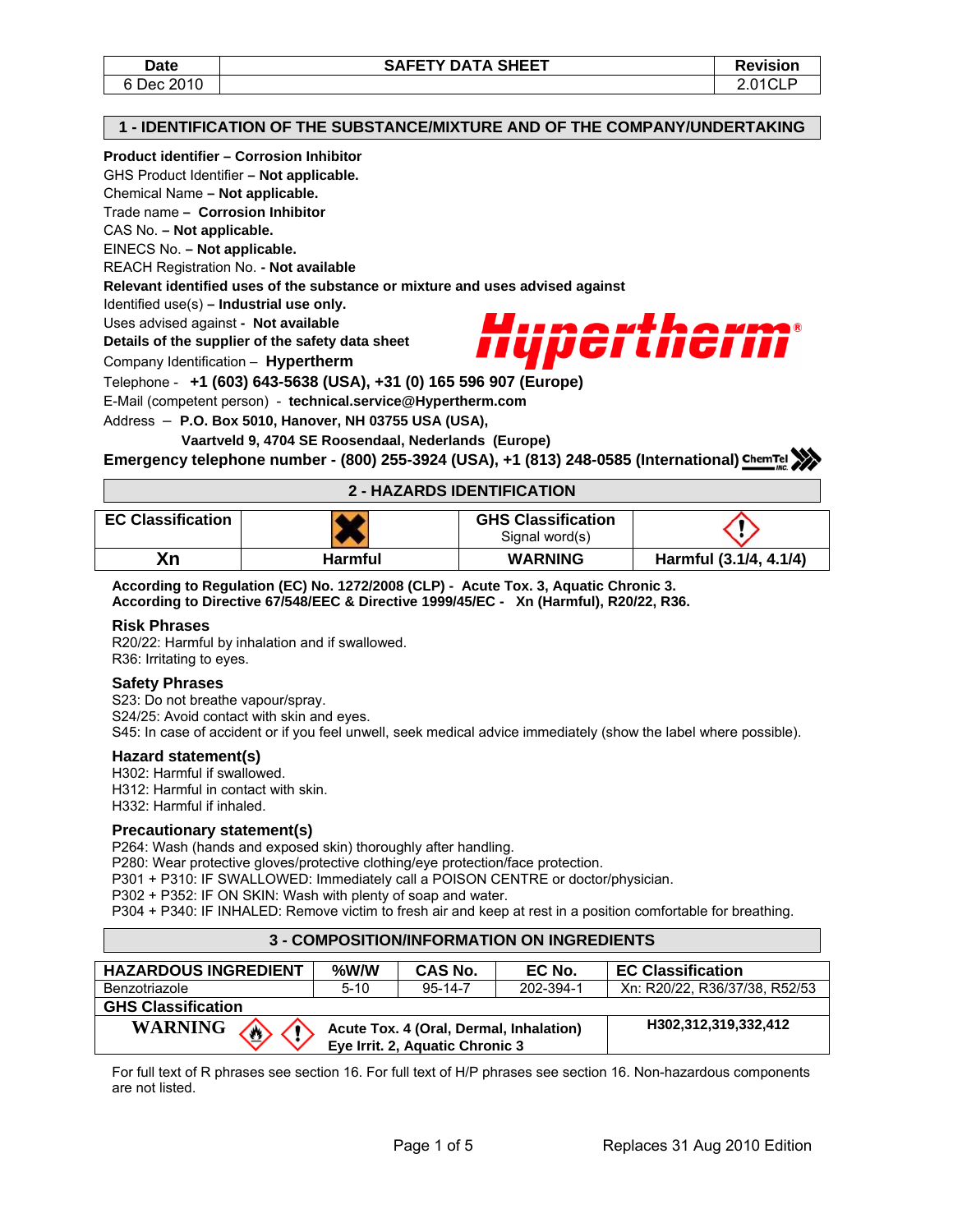Date | SAFETY DATA SHEET | Revision 6 Dec 2010 **Corrosion inhibitor** 2.01CLP

|                                                                     |                                      | <b>4 - FIRST AID MEASURES</b>                                                                                                                                                                                                                      |  |  |
|---------------------------------------------------------------------|--------------------------------------|----------------------------------------------------------------------------------------------------------------------------------------------------------------------------------------------------------------------------------------------------|--|--|
| <b>Inhalation</b>                                                   |                                      | IF INHALED: If breathing is difficult, remove victim to fresh air and                                                                                                                                                                              |  |  |
|                                                                     |                                      | keep at rest in a position comfortable for breathing.<br>IF ON SKIN: Gently wash with plenty of soap and water                                                                                                                                     |  |  |
| <b>Skin Contact</b><br><b>Eve Contact</b>                           |                                      | IF IN EYES: Rinse cautiously with water for several minutes. Remove                                                                                                                                                                                |  |  |
|                                                                     |                                      | contact lenses, if present and easy to do. Continue rinsing.                                                                                                                                                                                       |  |  |
| Ingestion                                                           |                                      | IF SWALLOWED: rinse mouth. Do NOT induce vomiting. Call a                                                                                                                                                                                          |  |  |
|                                                                     | <b>Further Medical Treatment</b>     | POISON CENTRE or doctor/physician.<br>Unlikely to be required but if necessary treat symptomatically.                                                                                                                                              |  |  |
|                                                                     |                                      |                                                                                                                                                                                                                                                    |  |  |
|                                                                     |                                      | <b>5 - FIRE-FIGHTING MEASURES</b>                                                                                                                                                                                                                  |  |  |
|                                                                     | Combustible but not readily ignited. |                                                                                                                                                                                                                                                    |  |  |
| <b>Extinguishing media</b><br><b>Unsuitable Extinguishing Media</b> |                                      | Extinguish preferably with dry chemical, foam or waterspray.<br>None known.                                                                                                                                                                        |  |  |
|                                                                     | <b>Fire Fighting Protective</b>      | A self contained breathing apparatus and suitable protective clothing                                                                                                                                                                              |  |  |
| <b>Equipment</b>                                                    |                                      | should be worn in fire conditions.                                                                                                                                                                                                                 |  |  |
|                                                                     |                                      | <b>6 - ACCIDENTAL RELEASE MEASURES</b>                                                                                                                                                                                                             |  |  |
|                                                                     |                                      |                                                                                                                                                                                                                                                    |  |  |
| <b>Personal Precautions</b>                                         |                                      | Put on protective clothing.                                                                                                                                                                                                                        |  |  |
| <b>Controls</b>                                                     | <b>Environmental Exposure</b>        | Adsorb spillages onto sand, earth or any suitable adsorbent material.                                                                                                                                                                              |  |  |
| <b>Other</b>                                                        |                                      | Place in a waterproof sack or drum and remove to a safe place.<br>None.                                                                                                                                                                            |  |  |
|                                                                     |                                      |                                                                                                                                                                                                                                                    |  |  |
|                                                                     |                                      | 7 - HANDLING AND STORAGE                                                                                                                                                                                                                           |  |  |
| <b>HANDLING</b>                                                     |                                      | Avoid contact with skin. Avoid inhalation of mists. Avoid contact with                                                                                                                                                                             |  |  |
|                                                                     |                                      | eyes. Wear suitable protective clothing.                                                                                                                                                                                                           |  |  |
| <b>STORAGE</b>                                                      |                                      | Keep container tightly closed and dry. Keep away from heat. Keep out<br>of the reach of children. Keep away from oxidising agents.                                                                                                                 |  |  |
|                                                                     | Storage Temperature:                 | Ambient.                                                                                                                                                                                                                                           |  |  |
|                                                                     | Storage Life:                        | Stable at ambient temperatures.                                                                                                                                                                                                                    |  |  |
|                                                                     | Specific use:                        | Industrial use only.                                                                                                                                                                                                                               |  |  |
|                                                                     |                                      |                                                                                                                                                                                                                                                    |  |  |
|                                                                     |                                      | 8 - EXPOSURE CONTROLS/PERSONAL PROTECTION                                                                                                                                                                                                          |  |  |
|                                                                     | <b>Respirators</b>                   | Normally no personal respiratory protection is necessary. Wear suitable<br>respiratory protective equipment if exposure to levels above the occupational<br>exposure limit is likely. A suitable dust mask or dust respirator with filter type A/P |  |  |
|                                                                     |                                      | may be appropriate.                                                                                                                                                                                                                                |  |  |
|                                                                     | Eye<br><b>Protection</b>             | Safety spectacles.                                                                                                                                                                                                                                 |  |  |
|                                                                     | <b>Gloves</b>                        | Wear suitable gloves.                                                                                                                                                                                                                              |  |  |
|                                                                     | <b>Body</b>                          | Wear chemical resistant apron                                                                                                                                                                                                                      |  |  |
|                                                                     | protection                           |                                                                                                                                                                                                                                                    |  |  |
|                                                                     | <b>Engineering</b>                   | Ensure adequate ventilation to remove vapours, fumes, dust etc.                                                                                                                                                                                    |  |  |

**Controls**

**Other** None.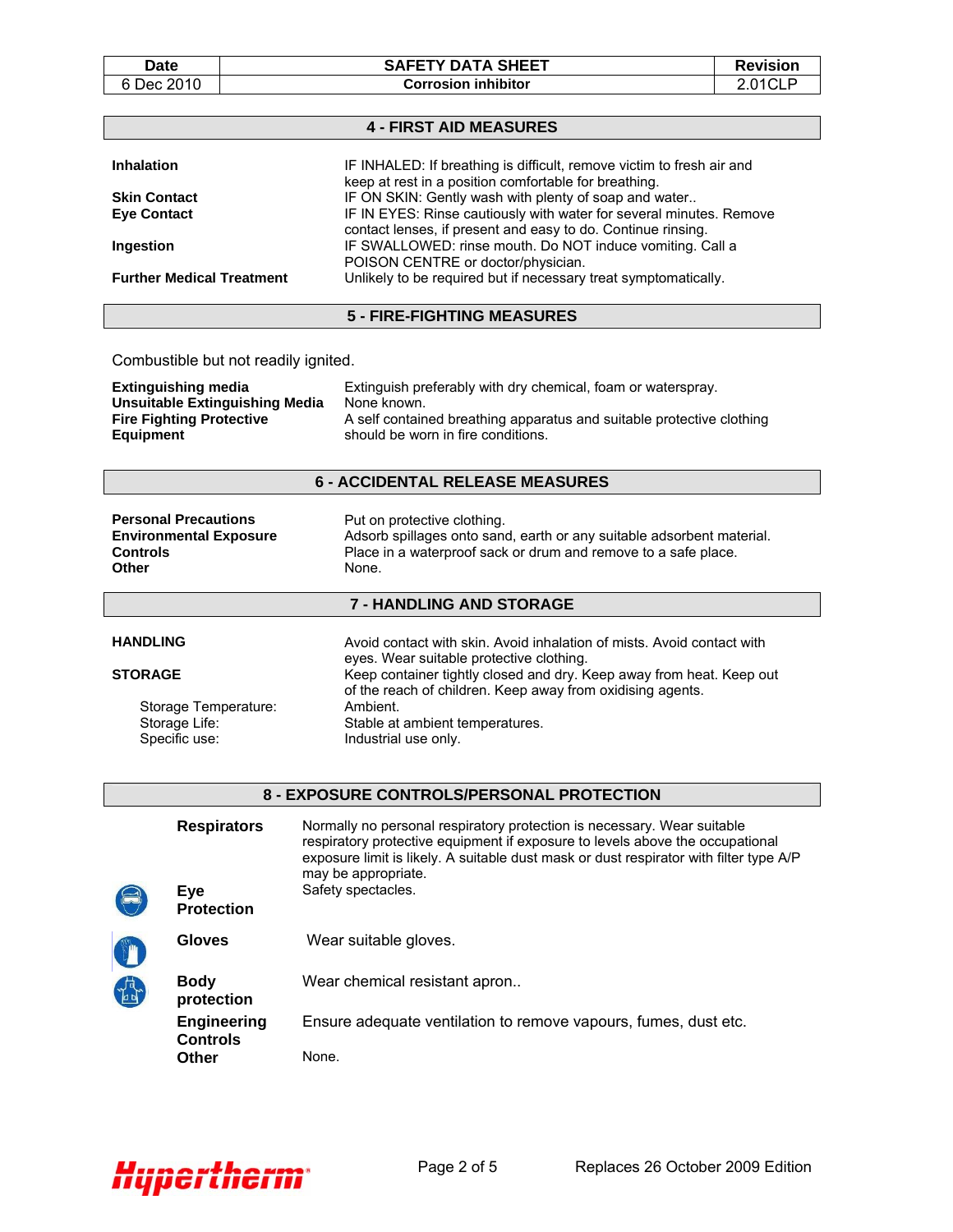| Date       | <b>SAFETY DATA SHEET</b>   | <b>Revision</b> |
|------------|----------------------------|-----------------|
| 6 Dec 2010 | <b>Corrosion inhibitor</b> |                 |

#### **OCCUPATIONAL EXPOSURE LIMITS**

| <b>SUBSTANCE.</b>    | CAS No.       | ∟TEL (8 hr<br>TWA ppm) | LTEL (8 hr TWA<br>$mg/m^3$ | STEL (ppm) | STEL (mg/m <sup>3</sup> ) | Note:       |
|----------------------|---------------|------------------------|----------------------------|------------|---------------------------|-------------|
| <b>Benzotriazole</b> | $95 - 14 - 7$ | NΕ                     | NΕ                         | NE         | NΕ                        | <b>None</b> |

#### **9 - PHYSICAL AND CHEMICAL PROPERTIES**

#### **Information on basic physical and chemical properties**

Appearance **- Liquid.** Colour – **Clear.** Odour - **Slight** Odour Threshold (ppm) - **Not available** pH (Value) **– 10.0-10.5** Melting Point (°C) / Freezing Point (°C) **- ~ 0°C / (~ 32°F)**  Boiling point/boiling range (°C): **~ 100°C (~212°F)**  Flash Point (°C) - **>95°C (>203°F)** Evaporation rate - **Not available** Flammability (solid, gas) - **Non-flammable** Explosive limit ranges - **Not available Other information**  None

Vapour Pressure (mm Hg) - - **Not available** Vapour Density (Air=1) - **Not available** Density (g/ml) – **1.0 ± 0.1 g/ml** Solubility (Water) - **Soluble** Solubility (Other) - **Not established** Partition Coefficient (n-Octanol/water) - **Not available** Auto Ignition Temperature (°C) - **Not available**  Decomposition Temperature (°C) - **Not available** Viscosity (mPa.s) - **Not available** Explosive properties - **Not explosive** Oxidising properties - **Not oxidising**

### **10 - STABILITY AND REACTIVITY**

| <b>Reactivity</b>                         | None.                                            |
|-------------------------------------------|--------------------------------------------------|
| <b>Chemical stability</b>                 | Stable under normal conditions.                  |
| <b>Possibility of hazardous reactions</b> | None.                                            |
| <b>Conditions to avoid</b>                | None anticipated.                                |
| Incompatible materials                    | Keep away from oxidising agents.                 |
| <b>Hazardous Decomposition Product(s)</b> | Carbon monoxide, Carbon dioxide, Nitrogen oxides |

# **11 - TOXICOLOGICAL INFORMATION**

#### **11.1.1 Substances**

| Harmful if swallowed. Ingestion may cause irritation of the gastro-<br>intestinal tract. Benzotriazole $LD_{50} = 560$ mg/kg (oral, rat). |
|-------------------------------------------------------------------------------------------------------------------------------------------|
| Harmful by inhalation. The vapour has irritant effect on air<br>passages. Benzotriazole $LC_{50}$ = 1400 ppm (inhalation, rat, 4 hours).  |
| Causes skin irritation. Benzotriazole $LD_{50} \ge 1000$ mg/kg (dermal,<br>rat)                                                           |
| Causes eye irritation.                                                                                                                    |
| <b>HARMFUL</b>                                                                                                                            |
| Causes skin irritation. Causes eye irritation.                                                                                            |
| Irritant effect on skin and air passages.                                                                                                 |
| Not known.                                                                                                                                |
| IARC, NTP, OSHA, ACGIH do not list this product or any<br>components thereof as known or suspected carcinogen.                            |
| Not known.                                                                                                                                |
| Not known.                                                                                                                                |
| Not known.                                                                                                                                |
| Not known.                                                                                                                                |
|                                                                                                                                           |

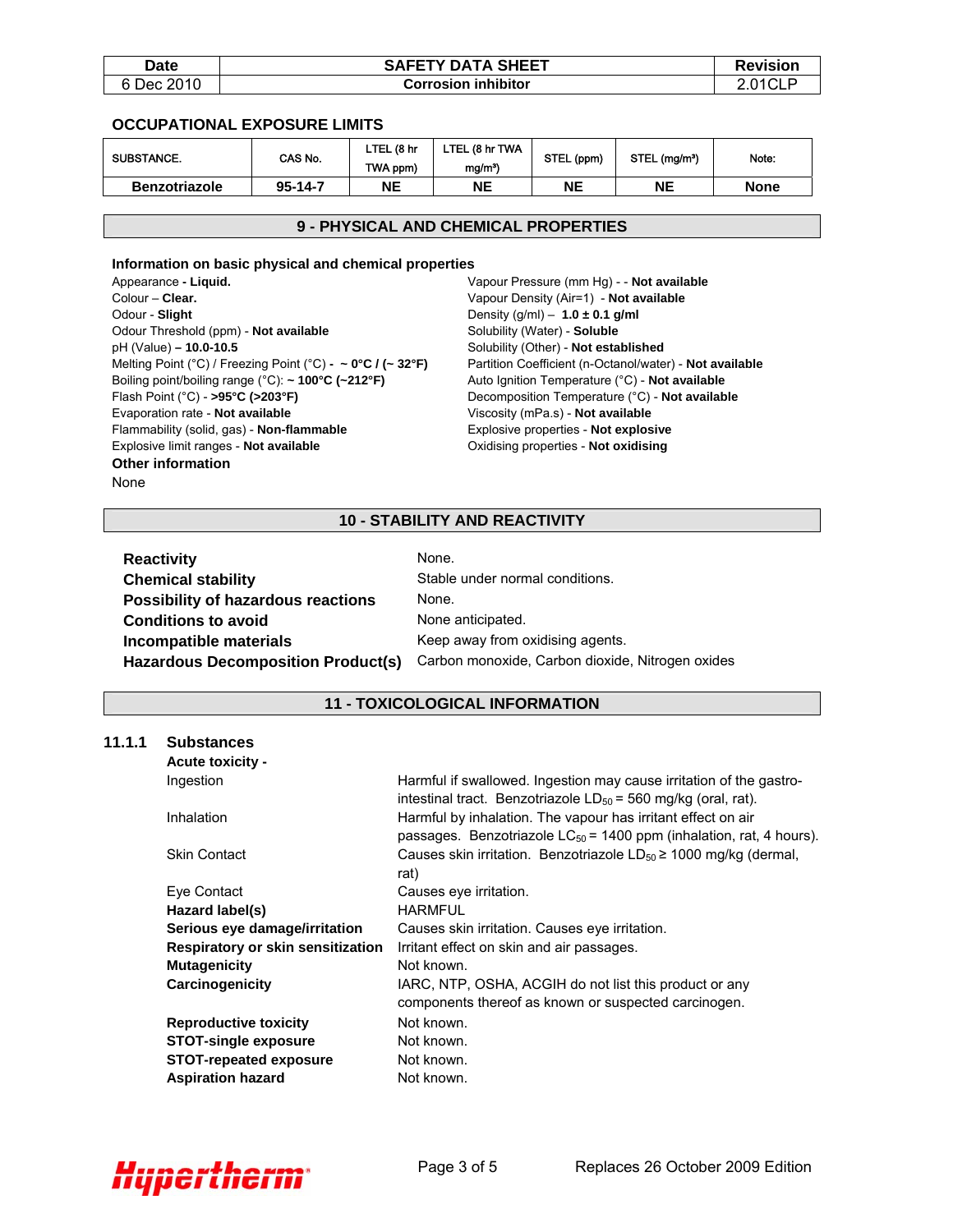### **12 -ECOLOGICAL INFORMATION**

| Toxicity -                                | Do not let this chemical/product enter the environment         |
|-------------------------------------------|----------------------------------------------------------------|
| Persistence and degradability -           | Moderately/partially biodegradable.                            |
| <b>Bioaccumulative potential</b>          | None anticipated.                                              |
| <b>Mobility in soil</b>                   | The product is predicted to have moderate mobility in<br>soil. |
| <b>Results of PBT and vPvB assessment</b> | None assigned.                                                 |
| Other adverse effects                     | None anticipated.                                              |

**13- DISPOSAL CONSIDERATIONS** 

**Waste treatment methods -** Disposal should be in accordance with local, state or national legislation. No special measures are required. No specific waste water pretreatment required. **Additional Information** - None

#### **14 - TRANSPORT INFORMATION**

Not classified as dangerous for transport.

#### **Transport in bulk according to Annex II of MARPOL73/78 and the IBC Code.**

## **15 - REGULATORY INFORMATION**

Not classified as dangerous for transport. Not classified as dangerous for supply/use.

USA

TSCA (Toxic Substance Control Act) **- Listed.**  SARA 302 - Extremely Hazardous Substances **Not applicable.**  SARA 313 - Toxic Chemicals **- Not applicable.**  SARA 311/312 - Hazard Categories **- None**  CERCLA (Comprehensive Environmental Response Compensation and Liability Act) **- Not applicable.**  CWA (Clean Water Act) **–** CWA 307 - Priority Pollutants **- None**  CAA (Clean Air Act 1990) **-** CAA 112 - Hazardous Air Pollutants (HAP) **- None**  Proposition 65 (California) **- Not applicable.**  State Right to Know Lists **– CAS No. 95-14-7 Listed in MA, NJ, PA.** 

Canada WHMIS Classification **(**Canada**) - Not classified**  CANADA INGREDIENT DISCLOSURE LIST **- Not applicable.**  Canada (DSL/NDSL) **Listed.** 

EU EINECS (Europe) **- Listed.**  Wassergefährdungsklasse (Germany) **- NONE**